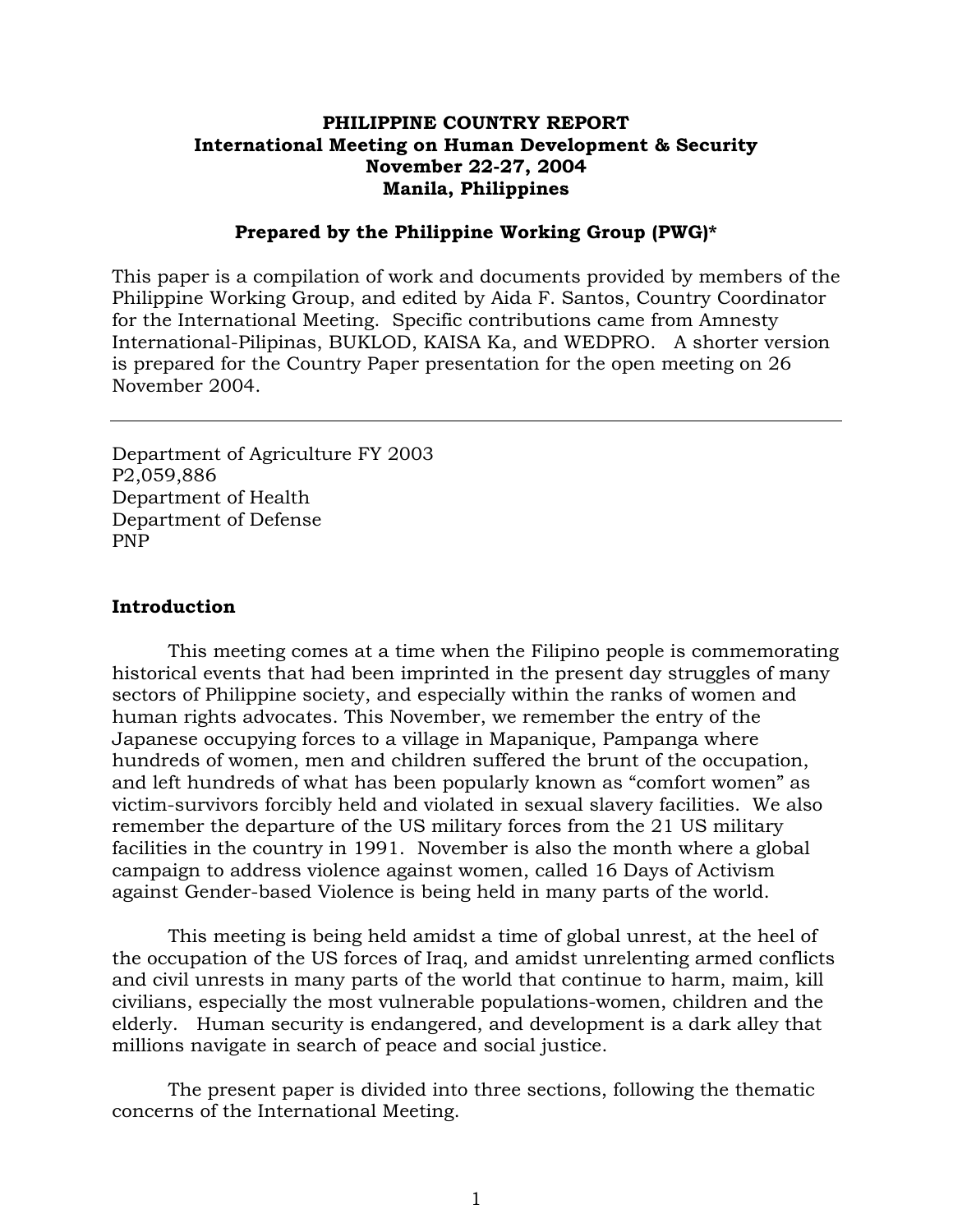The first part will deal with the issue of militarism and its environmental impact on communities. Specifically it will focus on the environmental concerns related to the presence of toxic materials left by the US military forces during the presence of the same up to the early 1990s, and include the actions taken by groups addressing this concern.

The second part will discuss the issue of human security in relation to violence against women, in particular on the issues of prostitution and sexual exploitation, and the reproductive rights issues compromised by militaristic cultures.

The third part will discuss the issue of human rights and its implications to human security.

## **Part 1 - Militarism and its Environmental Impact on Communities**

## *Brief History of US Bases in the Philippines*

Since the late 1800s, the Philippines was colonized by the United States, after 300 years of Spanish colonial rule. In 1946, independence was granted the Philippines. To date, the US remains a key player in the economic, political, social and cultural life of Filipinos. In 1947 up to 1991, the Philippines hosted the US military facilities in the country1

In 1992, the governments of the Philippines and the United States agreed to become partners in holding of joint military exercises between the Philippines, US and at times Singapore. Two years after, in 1994, the Acquisition and Cross Servicing Agreement (ACSA) was proposed. In 1997, the Status of Forces Agreement (SOFA). In 1999 the Visiting Forces Agreement (VFA) was signed. The agreement features the following elements:

- Visits of aircrafts, ships and vessels
- Access to 22 ports
- Geographic reach expanded to include Luzon, Visayas and Mindanao
- US personnel exempted and with extended privileges
- US have total jurisdiction over crimes committed by US personnel
- Philippines waives the right to exercise jurisdiction (over all offenses committed by US troops), and its claims on damages to the environment and destructions caused by the activities of the VFA

The Mutual Logistics and Support Agreement (MLSA) is regarded by many as a "Trojan horse", with empty promises of military aid that has been shroud in secrecy as no draft agreement is presented/released to date. The MLSA has various implications to the Philippines and the Filipino people: it grants permanent basing services and setting up of infrastructure to the U.S.; offers not just 22 ports but the entire country as facility for land, sea and air spaces, and expands the application of the MDT. ("The Philippine SOFA and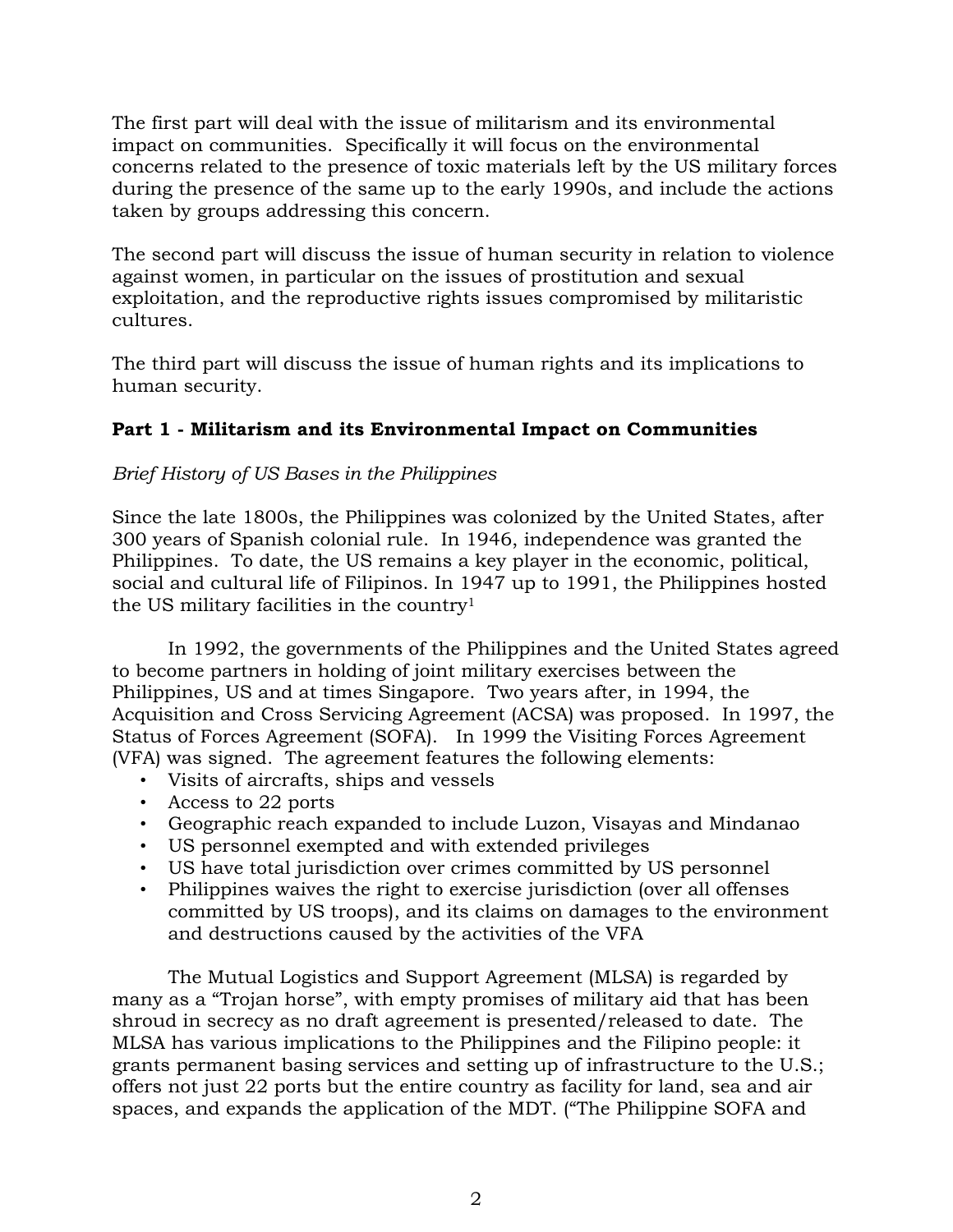the State of the Philippine-US security relations", a powerpoint presentation, prepared by the NFPC, Gathering for Peace Secretariat, no date)

### *Impacts and Implications of US military bases and presence*

- On local communities toxic contamination, noise pollution, damage to property - TOXIC LEGACY IN THE FORMER US BASE
- On the economy highly dependent on the economy servicing US military presence: entertainment, service providers on and off base
- Women, children, Amerasians: prostitution, rape, sexual abuse, unrecognized & neglected children out of casual sex, injustice
- Indigenous Peoples ancestral lands expropriated unjustly
- Foreign policy, sovereignty subservience to US interest
- Human rights, Crimes of servicemen Not a single US soldier was tried in Phil. Court under Phil. laws
- On people's security source of people's insecurity
- On the environment the Toxic Legacy of US presence in the Phils

("The Philippine Country Report, " prepared by Cora Fabros for the Philippine Reader on US Bases, October 2004?)

### *Human Cost of Environmental Damage Caused by U.S. Bases*

The People's Task Force for Bases Clean Up – Philippines report states:

Soon after the withdrawal of the US Air Force and Navy in November 1991 and 1992, respectively, the nightmare of toxic contamination began to surface. In June 1991, roughly 20,000 poor families were relocated by Philippine government inside Clark Air Base in a place called CABCOM, or Clark Air Base Command. These 20,000 poor families were temporarily placed there because they were displaced by strong volcanic eruption of Mt. Pinatubo.

While in Cabcom, these families were given by Philippine government more than 100 pump wells to be installed on the Cabcom grounds where they would draw their daily water needs for drinking, cooking, milk of their children, bathing, laundry, and other daily water requirements. A few months later, many of these poor families began complaining of stomach problems, skin disorders, and vomiting. Soon pregnant women began to experience spontaneous abortions, still births, birth defects and deformities. Many young children and old persons have died of various aliments including leukemia, cancer, heart ailments, lung problems, kidney problems, among others.

By September 2000, the People's Task Force For Bases Clean-Up has documented more than 100 deceased victims and more 300 living victims suffering from neurological disorders, heart ailments, leukemia, and kidney problems, among many others. In 2000 the People's Task Force on Bases Clean Up filed a toxic suit that were classified into three categories, namely: (1) the human victims who suffered deaths and serious ailments due to toxic chemical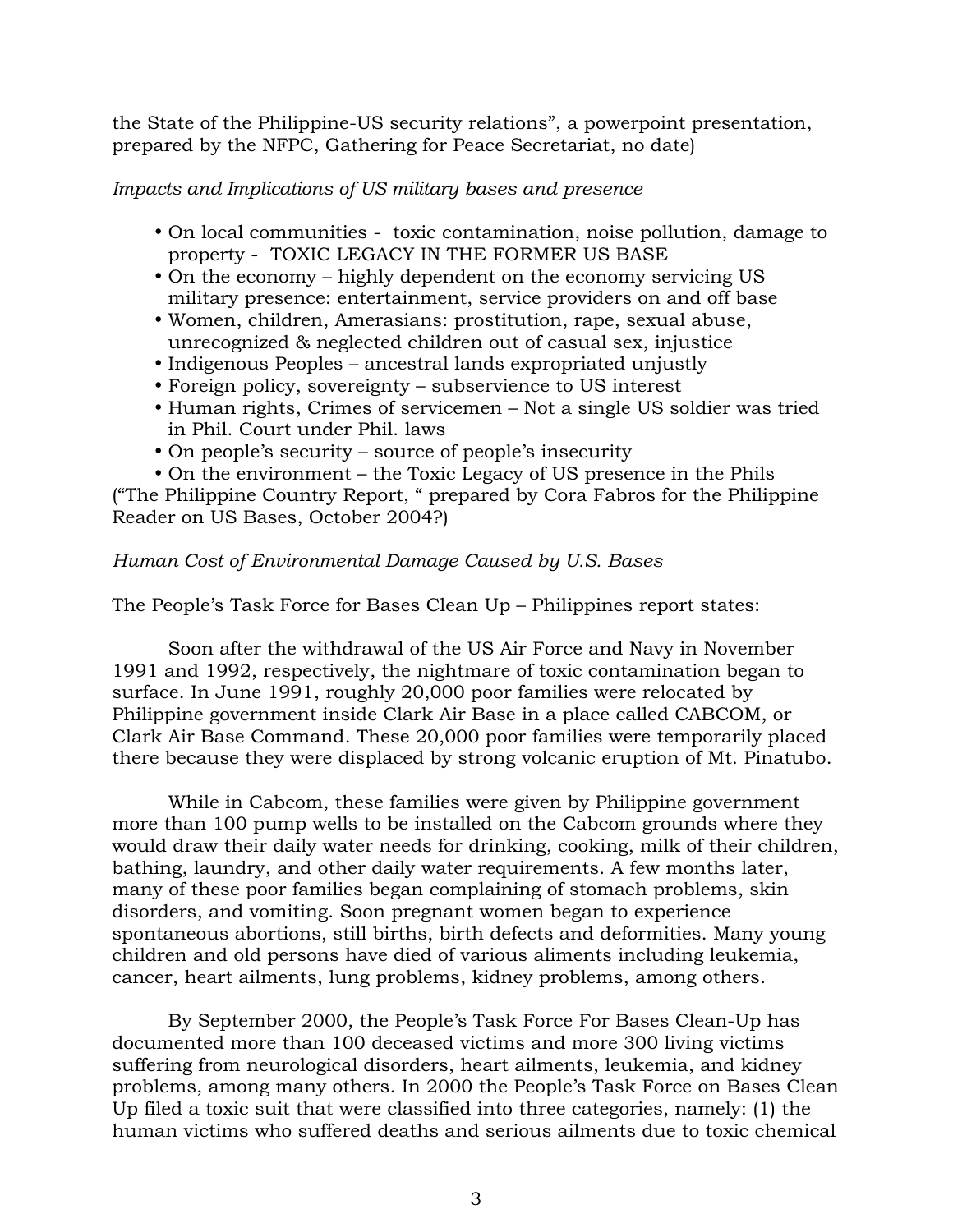contamination; (2) the Philippine environment; and (3) the Filipino people, both the present and future generations, being the beneficiaries of the Philippine environment.

 To date, the US government and the Philippine government denied any responsibility or liability for this human tragedy. The efforts to get justice for the communities and victims of the toxic waste and environmental poisons caused by the military presence continue with high spirits and with vigorous dynamism from various groups including the victims themselves and their advocates. We can all expect that there will be children who will be born 10 years, or maybe even 20 years from now, suffering from deformities or defects caused by toxic chemicals dumped irresponsibly by US Navy in Subic and US Air Force in Clark.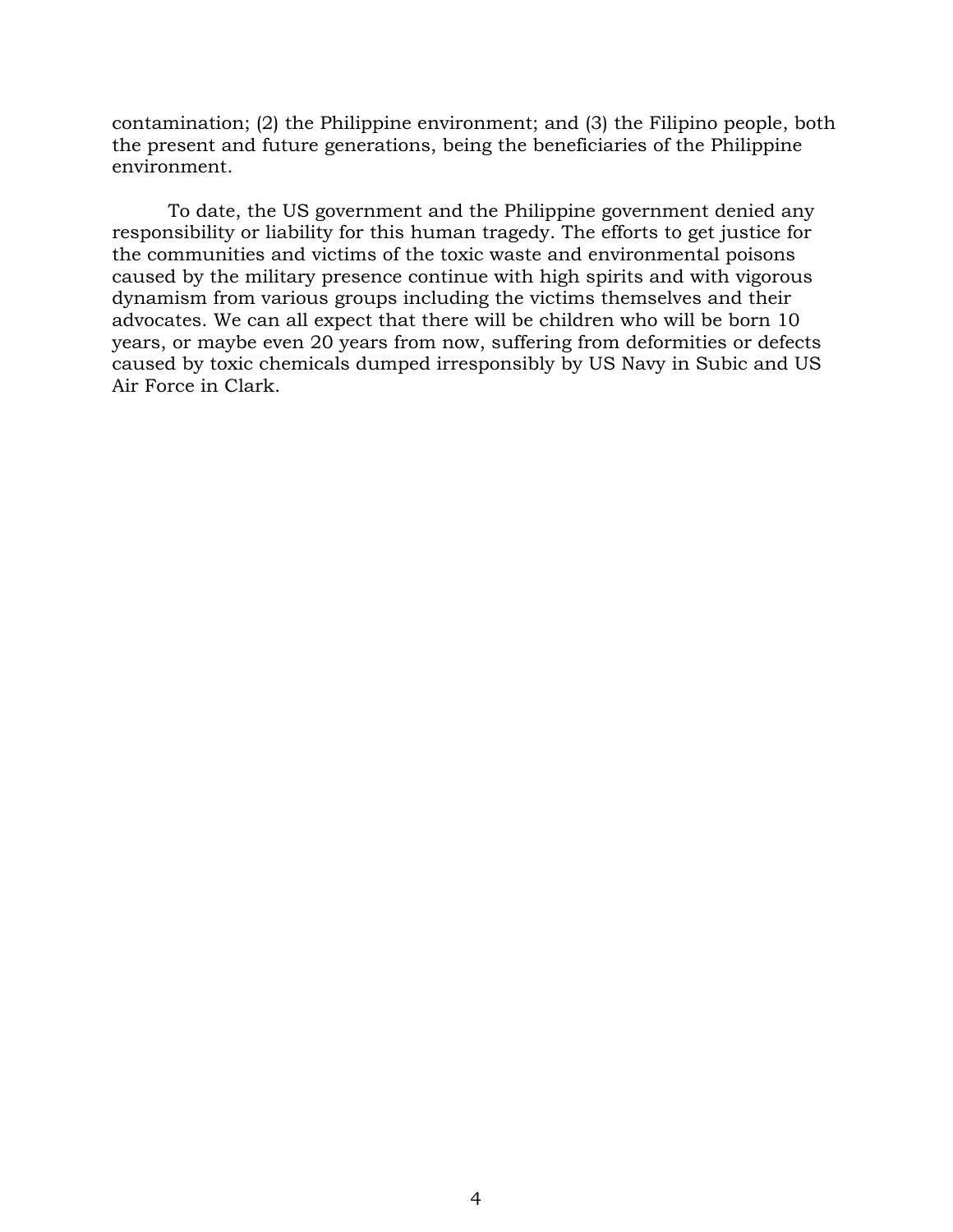#### **Part II - Violence Against Women and Human Rights**

Women's organizations in the Philippines have been involved in VAW work since the 1980s, implementing programs and services that include consciousness-raising, organizing, education and training, research, advocacy and campaigns. Women's groups have been successful in pushing for the passage of two landmark legislation: the Anti-rape Law of 1997 (RA No. 8353) and The Rape Victim Assistance and Protection Act of 1998 (RA No. 8505).

Despite these landmark accomplishments, however, the incidence of violence against women appears to be deteriorating in terms of frequency, intensity and severity. This gender-based violence takes various forms such as physical, sexual, verbal, emotional or psychological and economic abuse. Government statistics and data from NGO and academic researches suggest that violence against women in the family and AWIR can be considered as the most prevalent type of VAW in the Philippines.

Available local literature on VAW suggest that majority of womensurvivors endure long-term, repeated and escalating violence from their husbands or intimate partners. The conservative values and strict standards of morality engendered by a predominantly Catholic society, and the patriarchal institutions and its attendant values are pinpointed as the root causes of VAW. Another factor that hinders efforts to adequately address the problem of VAW is the misconception that VAW is a "private matter," thus for a long time, neighbors, local community, and law enforcement agents have been reluctant to intervene. While some sectors of Philippine society insist on clinging to the idea that VAW is a private matter between the concerned parties, i.e., wife and husband or intimate partner, Amnesty International-Pilipinas asserts that VAW is a human rights violation.

#### *VAW, Women's Human Rights and Due Diligence*

Two principles underpin the anti-VAW campaign in the Philippines— **VAW as a women's human rights violation** and the concept of **due diligence.** Elimination of VAW is an intrinsic part of human rights work and AI can contribute in the area of raising VAW as a human rights issue as well as raise the issue of due diligence by the State, in relation to VAW by both State and non-State actors. Due diligence by the State was hitherto hardly brought up in the discourse of DV/AWIR in the Philippines.

The concept of **due diligence** of the State provides that individual governments can be held accountable in national and international arenas for its failure to exercise due diligence to prevent VAW, protect women from VAW, investigate and punish perpetrators. The concept of due diligence of the State provides that the State can be held accountable even if the State itself has not committed the human rights violations.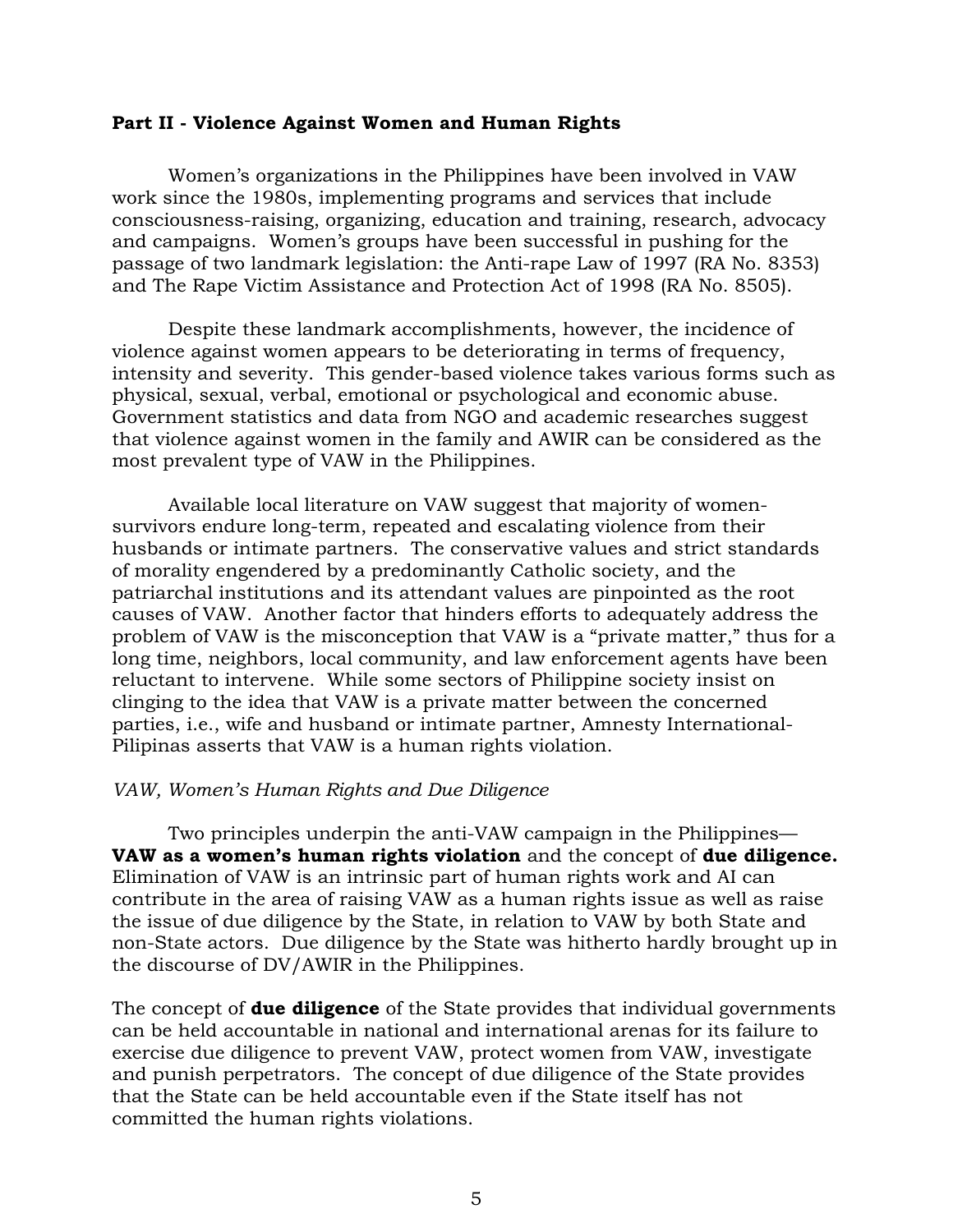#### *Economic Woes and Cutbacks on Social Services*

Globalization, structural adjustment programs, the debt trap, and the chronic fiscal deficit of the government, all contribute to worsening poverty and cutbacks on spending on social services such as public education and health, including VAW-related programs.

The proposed national government budget for 2004 is PhP864.8 billion. This does not include the off budget item for payments of amortization of the principal of foreign and domestic debt which is approximately PhP270.66 billion. Based on the recomputed national budget of PhP1.16 trillion, debt servicing accounts for 46.7 percent while only 21.4 percent is devoted to social services. The targeted national government deficit for 2004 is PhP198.7 billion.

Given the chronic deficit, a debt servicing policy that eats up almost half of the national budget while the provision of social services is not a priority, it is likely that VAW related services and projects would again not be allocated funds. For example, RA 8505 or the Rape Victim Assistance and Protection law of 1998, calls for the establishment of rape crisis centers (RCCs) in every province and municipality. The law also provides that an initial budget of PhP120 million be allocated for the first year of implementation. To date, no funds have been allocated or released for its implementation, three years after the law has been passed.

The World Bank's 1993 World Development Report estimated that five (5) percent of the healthy years of lives of women aged fifteen (15) to forty-four (44) are lost due to experiences of violence. In the Philippines, the computations made by the National Commission on the Role of the Filipino Woman (NCRFW), based on the 1991 cases of reported battered and raped women who sought help, peg income loss of these women at around PhP19 million.

Based on the 1996 statistic on the incidence of VAW, the National Commission on the Role of Filipino Women (NCRFW) estimated that services to the 7,975 reported cases of rape and battered women would have cost the government some PhP48.5 million per month. Based on the formula used, assuming that half of the estimated 3.6 million women victims/survivors sought medical assistance, the projected costs of services limited to medical, psychological and crisis intervention would have run to a PhP109.5 million per month or a staggering PhP1.314 billion for one year (Yap, E., NCRFW and UNFPA: 1998).

These estimates are incomplete given that the computations were based only on the reported cases that sought assistance from various government and non-governmental institutions. Moreover, the literature on VAW warn us that we cannot begin to understand the 'intangible' costs of VAW, which include the physical, emotional and psychological impacts.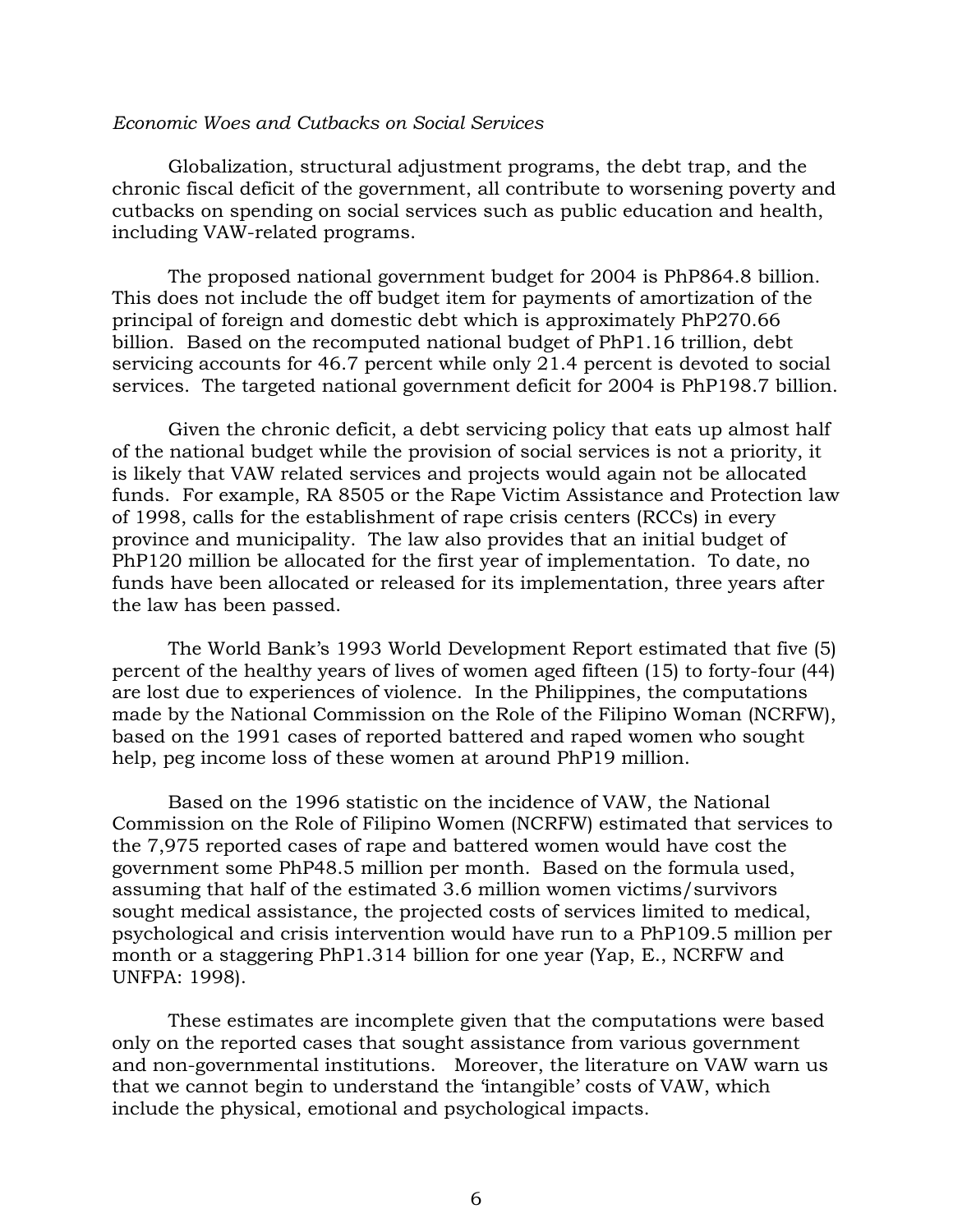With regard to the poverty situation, studies suggest that worsening poverty may be a mitigating factor to VAW—unemployment and economic difficulties have been observed to aggravate the incidence of violence in the family or in intimate relationships. Women are the targets of violence of frustrated husbands/partners who could not find work but now has a lot of time on their hands and could even afford to get drunk with the other unemployed men in the community.

#### *VAW experiences of Filipina migrant workers*

-

Another form of VAW identified to be of key importance, which is unique to the Philippine experience, is violence against women migrant workers. Aside from the VAW they experience in the workplace, usually at the hands of their recruiters and employers in the country of deployment, there are also reports that tend to establish the complicity of government officials (e.g. case against labor attaché and Philippine consulate/embassy personnel). Case in point are the experiences of at least eight (8) women migrant workers in Lebanon and the case filed against the Labor Attaché to Lebanon accused of negligence of duty and grave misconduct. The Labor Attaché has also been accused of allegedly conspiring with Lebanese recruitment agencies and employers, and abandoning the victims when they sought repatriation. There is a need to further validate these reports and gather documentation of similar cases.

It is estimated that 57 percent  $(784,970)$  of migrant workers<sup>1</sup> are women who contribute a sizable percentage to the approximately US\$ 6 to 7 billion OFW remittances annually (Alcid, 1999:86). These women could be extremely vulnerable to accepting SALEP jobs—"shunned by all nationals except the very poorest," or 3D jobs (dirty, demeaning and dangerous).2 These women are extremely vulnerable to VAW. In view of these, it might be advisable to evaluate how violence against migrant women workers figure in the anti-VAW campaign.

What are very evident in the reports are the violations of the basic civil and political rights as well as the fundamental economic social and cultural rights of many people in the said situations. Amnesty International is witness to the use of small arms to commit gross abuses of international human rights and humanitarian law-whether in war, armed conflict, crime, law enforcement, state repression, or violence in the home.

<sup>&</sup>lt;sup>1</sup> 1993 to 1998 figures on new hires for land-based overseas employment 2 Mary Lou Alcid (1999) "The Impact of the Asian Financial Crisis on International Labor Migration of Filipino Women." *Carrying the Burden of the World: Women Reflecting on the Effects of the Crisis on Women and Children.* UP Center for Integrative and Development Studies. Rosalinda Pineda-Ofreneo and Jeanne Frances Illo, eds.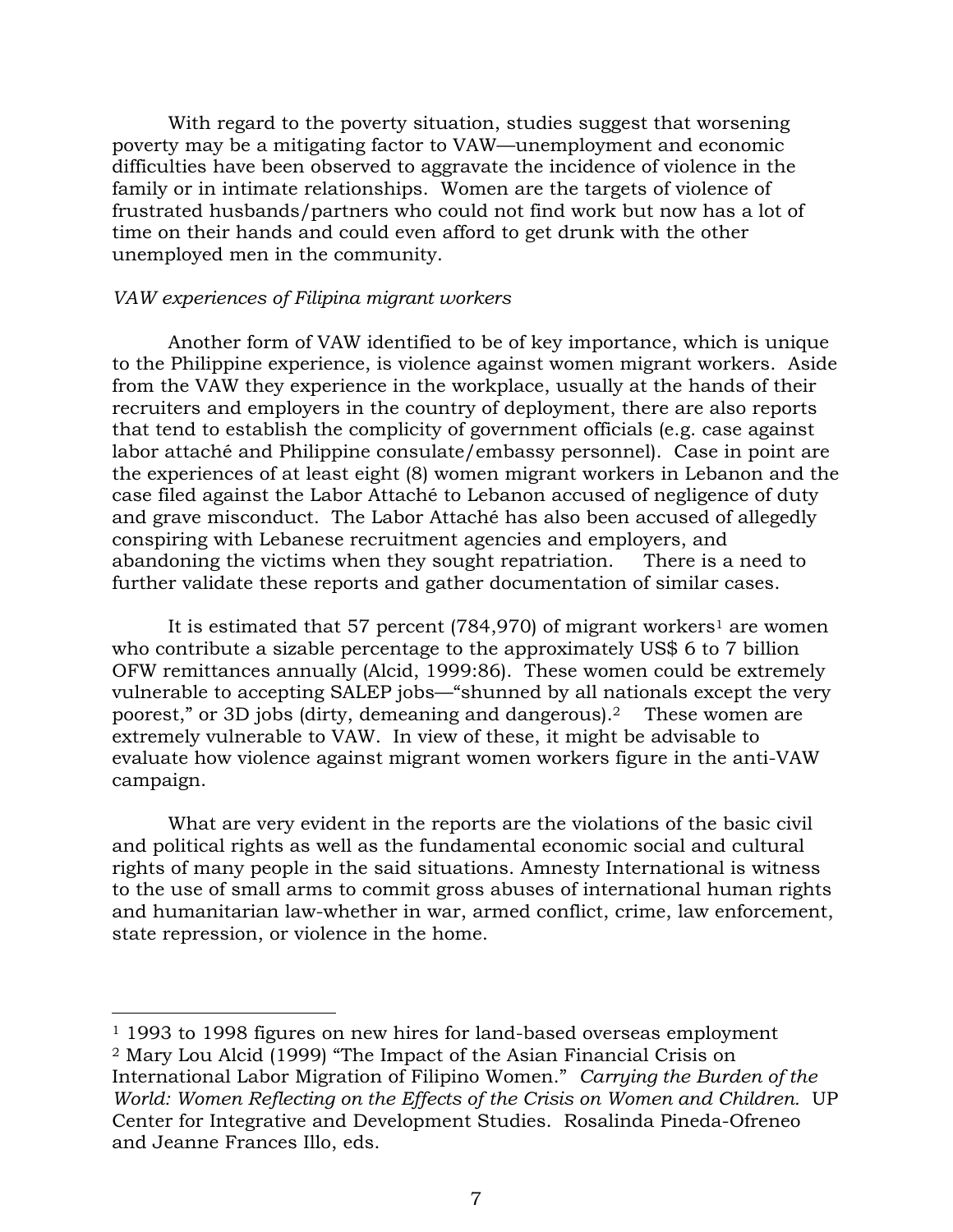And the three most important issue surrounding violence against women in the conflict are 1) lack of women's security in situations where the rule of law has collapsed; 2) abuse of women by armed groups; 3) abuse of women by security or state personnel.

Civilians, particularly women and children, account for the vast majority of those adversely affected by armed conflict, including as refugee, internally displaced persons and increasingly targeted by combatants and armed elements

*Women as caregivers, combined with higher levels of poverty, mean that the impact of war's destruction weighs heavily on them. At the same time, women are the backbone of the community, their ideas, energy and involvement is essential to rebuilding society in the aftermath of any conflict or war. These include rebuilding their confidence and capacity to ensure their security as human beings towards sustainable development*.

Our common framework is establishing and highlighting the commonalities of the violence that affects women regardless of the country they are in, while at the same time stressing the **CONTINUUM of the violence against women**, whether full scale armed conflict, a post conflict or where there is an arbitrary military presence. Draft version, "Work on Own Country (WOOC) Project on Due Diligence for the Anti-Violence Against Women (VAW) Campaign," Amnesty International-Pilipinas, 7 October 2003)

## **WHAT IS MILITARIZATION and SMALL ARMS?**

Militarization is the process where a society becomes increasingly dominated by military values, institutions and patterns of behavior dominating influence on the political, social, economic and external affairs of a society

Militarization often begins long before the outbreak of fighting and its legacy remains long after the main hostilities have ended. It is a growing reality in societies all over the globe seen in the dramatic rise in global military expenditure and the subordination of human concerns to the "security" agenda of the states. It is reflected in the use of force to resolve international and internal disputes, foreign occupation, internal conflicts and the proliferation of arms.

The uncontrolled global arms trade is both a manifestation of this trend and a contributory factor to increased conflict and aggression. Most of the armed violence that affects women, both in and out of conflict, is committed with small arms: guns or weapons that can be carried and used by one person.

There are approximately 639 million small arms in the world today- once for every 10 people in the world -, produced by morethan1135 companies in at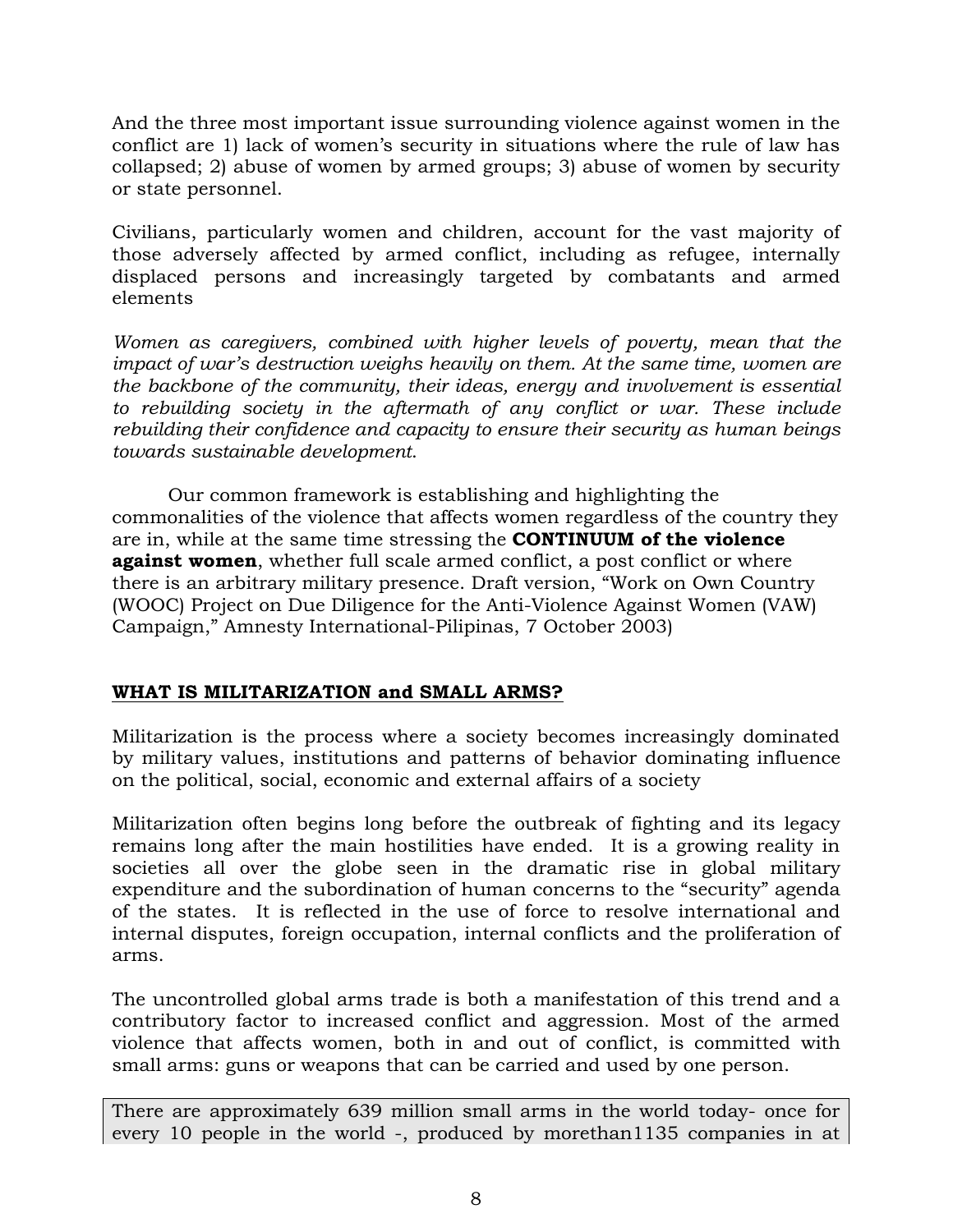least 98 countries. Eight million weapons are produced every year. Nearly 60 percent of small arms are in civilian hands. At least 16 billion units of military ammunition were produced in 2001 alone – more than two military bullets for every man, woman and child on the planet<sup>3</sup>

The arms trade has rapidly expanded over the past few decades. Global military expenditures in the early 1990 were more than 60 percent higher in real terms in the 1970s and twice as high as in the 1960s4

The easy accessibility of small arms tends to increase the incidence of armed violence, prolong wars once they break out and enable grave and widespread abuses of human rights. In some situations the escalating supply of arms, whether through legal or illegal means acts as trigger for conflict and further fuel to sustain a long-term conflict

Arms shipments in Rwanda, principally from China, France, South Africa and Egypt in the tense months preceding the civil war in 1994, are widely considered to have encouraged and facilitated the eventual genocide, even though most atrocities were committed by people wielding agricultural tools.5

The importance of arms is greatest as fuel to sustain long-term conflict, responsible not so much for the initiation of wars, but for their continuation. Armed conflict cannot be sustained without the supply of arms or, where they are already abundant, without ammunition.6

In the Beijing Platform for Action, states committed themselves to reduce excessive military expenditure and control the availability of armaments, to permit the possible allocation of additional funds for social and economic development, in particular for the advancement of women.7

There are over 40 countries in varying conflict situations involving armed violence of varying intensity in the world. In virtually all of these conflicts, the forces involved – be they state forces or armed groups –are responsible for abusing international human rights and humanitarian laws.

## **THE COST AND EFFECT OF VIOLENCE IN CONLICT AND BEYOND**

# **Violence in "peace time"**

While there are debates over the best way of ameliorating the culture of violence, that is often prevalent in societies that are crime–ridden, this basic

<sup>&</sup>lt;sup>3</sup> Small Arms Survey 2002, op, cit., p 14

<sup>4</sup> Ruth Leger Sivard, World Military and Social Expenditures 1991. World Priorities Inc, USA

<sup>&</sup>lt;sup>5</sup> Rwanda: Arming the Perpetrators of the Genocide (AI Index AFR 02/014/1995)

<sup>6</sup> Ed Cairns, Internal document on conflict resolution.

<sup>&</sup>lt;sup>7</sup> Beijing Platform of Action, Strategic Objective E2 para. 143b.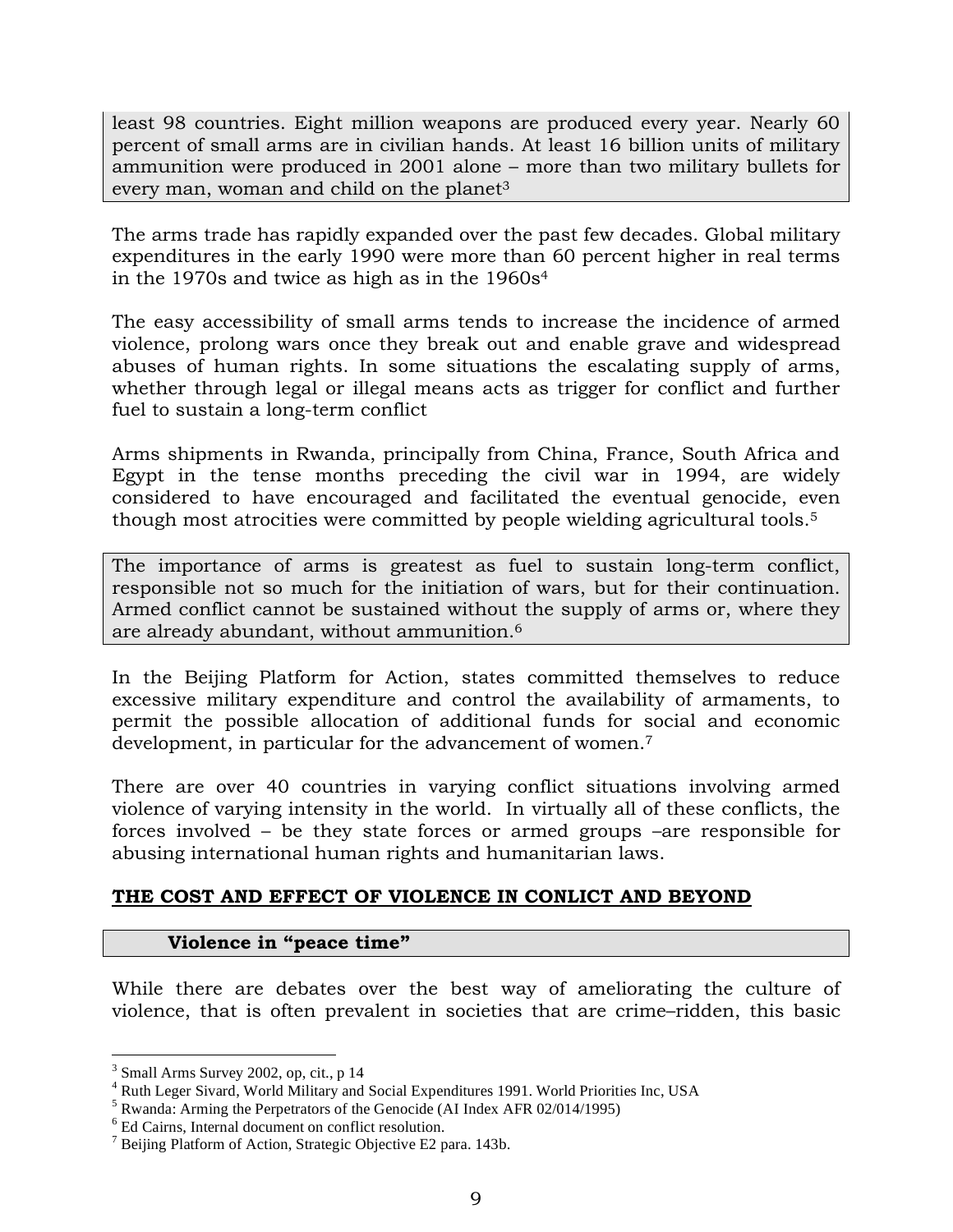concern cannot be ignored. Studies from developed countries consistently show a clear correlation between household gun ownership and death rates. The link is most clearly seen in the case of suicides and accidental deaths, especially among young people8.Sometimes it is police and other law-enforcement officials who commit armed crime and violate human rights. For example, In Brazil, police in many areas have been linked to "death squads" responsible for hundreds of killings, of children, which have long gone unpunished.

Furthermore, in many societies, children have become targets in drug wars, in political and gang related killing and as victims of police brutality. In Honduras, at least 1817 street children have been killed over the last five years.

Again, in many societies, the death and injury of large numbers of people, many were young, have profound consequences for development. It reduces the number of people entering the work force, diverting family and social resources into care of those disabled by gun violence and forcing governments to redirect funding from social services to public security. If at all the social services are well placed and delivered to the people.

In non-conflict situations, a number of studies have suggested that the risk of being murdered by an intimate partner increase with the availability of firearms.9When they are readily available, firearms are the weapons of choice when men kill their partners. In the USA, 51 percent of female murder victims are shot , according to the Violence Policy Center in 1999., Consistent with other international studies, research by Gun Control Alliance in South Africa in 1999 suggests that more women are shot at home in acts of domestic violence than are shot by strangers on the streets or by intruders.

Threatening behaviors are astonishingly similar across cultures; they include shooting the family dog as a warning, or getting out a gun and cleaning it during argument. A 10-month study in Northern Ireland showed that the increased availability of guns meant that more dangerous forms of violence were used against women in the home.

In the Philippines……

## **Violence in conflict or war situation**

Following the logic of the previous paragraph, women living through conflict not only have to endure assaults or the threat of assaults by the other side, but they also faces increased levels of violence from within their families, at the

 $8$  Peter Cummings, Thomas D. Koepsell, Does owning a firearm increase or decrease the risk of death?

Controversies, 5 AGUST 1989.

<sup>&</sup>lt;sup>9</sup> Gender and Small Arms, Wendy Cuckier, Small Arms Firearms Education and Research Network (SAFER-Net)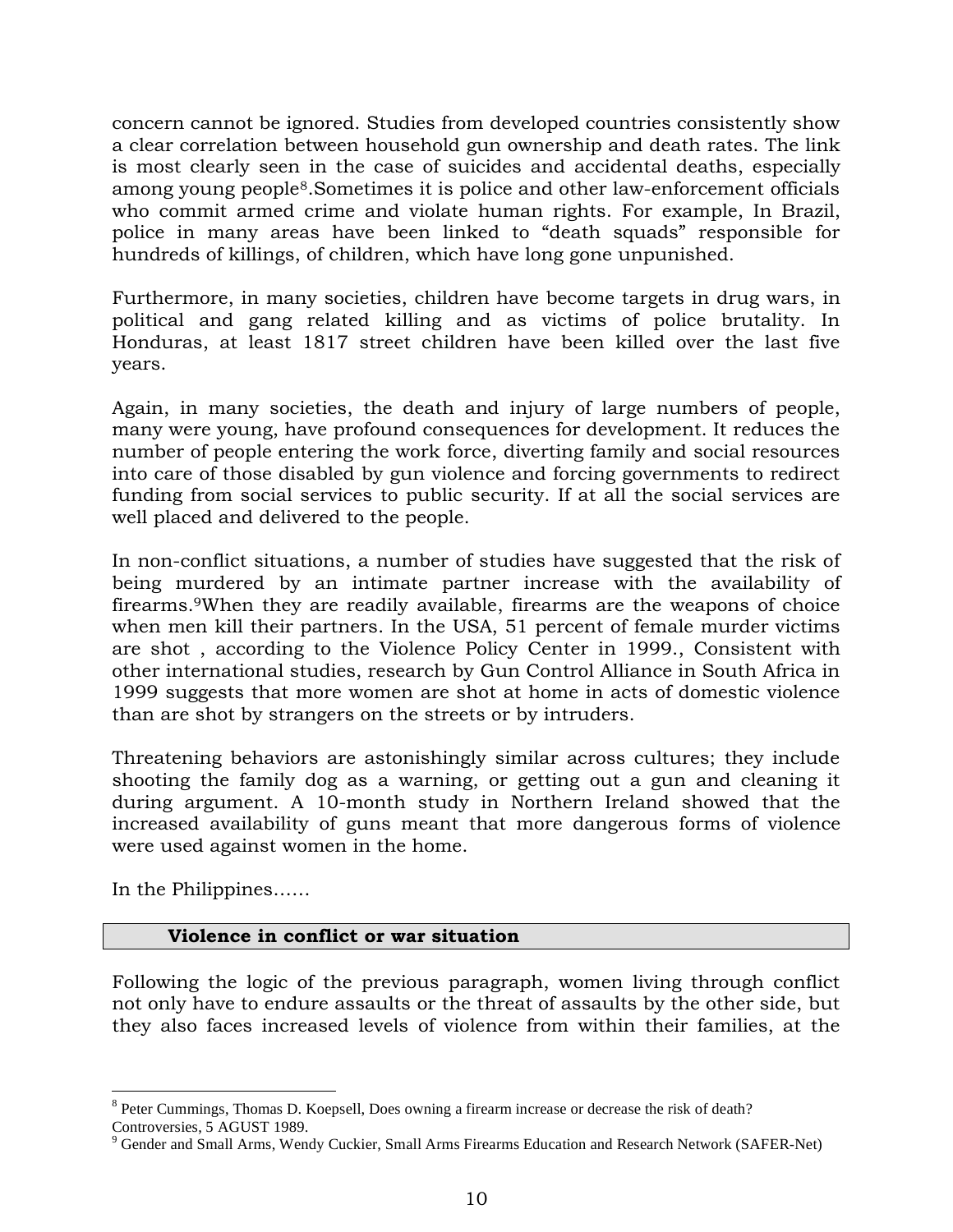same time as they are depended upon to rebuild their communities from the devastation of constant attacks during the conflict.

Since the *intifada,* Palestinian women, have been exposed to increased levels of violence-not only through the destruction of their homes and communities by Israeli forces, but also through increased domestic violence.

A poll conducted by the Palestinian Center for Public Opinion in 2002 showed that "86 percent, which is up by 22 percent in the previous year, of respondents said violence against women had significantly or somewhat increased as a result of changing political, economic and social conditions of Palestinian women".10

The examples above are a manifestation that instability and armed conflict lead to increase in all forms of violence including genocide, rape and sexual violence.

During conflicts, violence against women is often used as a weapon of war, in order to dehumanize the women themselves, or to persecute the community to which they belong. Women are likely to form the greatest proportion of the adult civilian population killed in war and targeted for abuse.

### **Refugees and internally displaced people**

Women and children are estimated to make up 80 percent of the refugees and internally displaced people forced to flee their homes for protection in other countries during armed conflict. They are fleeing violence only to end up finding more violence.

This is the major reason why today, 40 million people worldwide are refugees or internally displaced within their own countries. At the end of 2002, around 22 million people cross the world were internally displaced. About 13 million were refugees and asylum seekers<sup>11</sup>. Estimates show that 4.3 million people were newly uprooted in 2002, the majority in Africa. In Sudan alone, more than four million people are displaced, 85 percent of the inhabitants of southern Sudan are thought to have been displaced at least once in the last 15 years.

In Colombia, more than 250,000 people have been displaced each year for the last five years. It reaches an estimated 350,000 in 2003.

The government of Colombia in 2003 reported that 36 percent of displaced women in the country have been forced to have sexual relations with men.

<sup>&</sup>lt;sup>10</sup> Domestic Violence against Palestinian Women rises, Middle East Times, 20 September 2002, based on reporting from Agence France-Presse.

<sup>&</sup>lt;sup>11</sup> World Refugee Survey 2003, US Committee for Refugees, May 2003.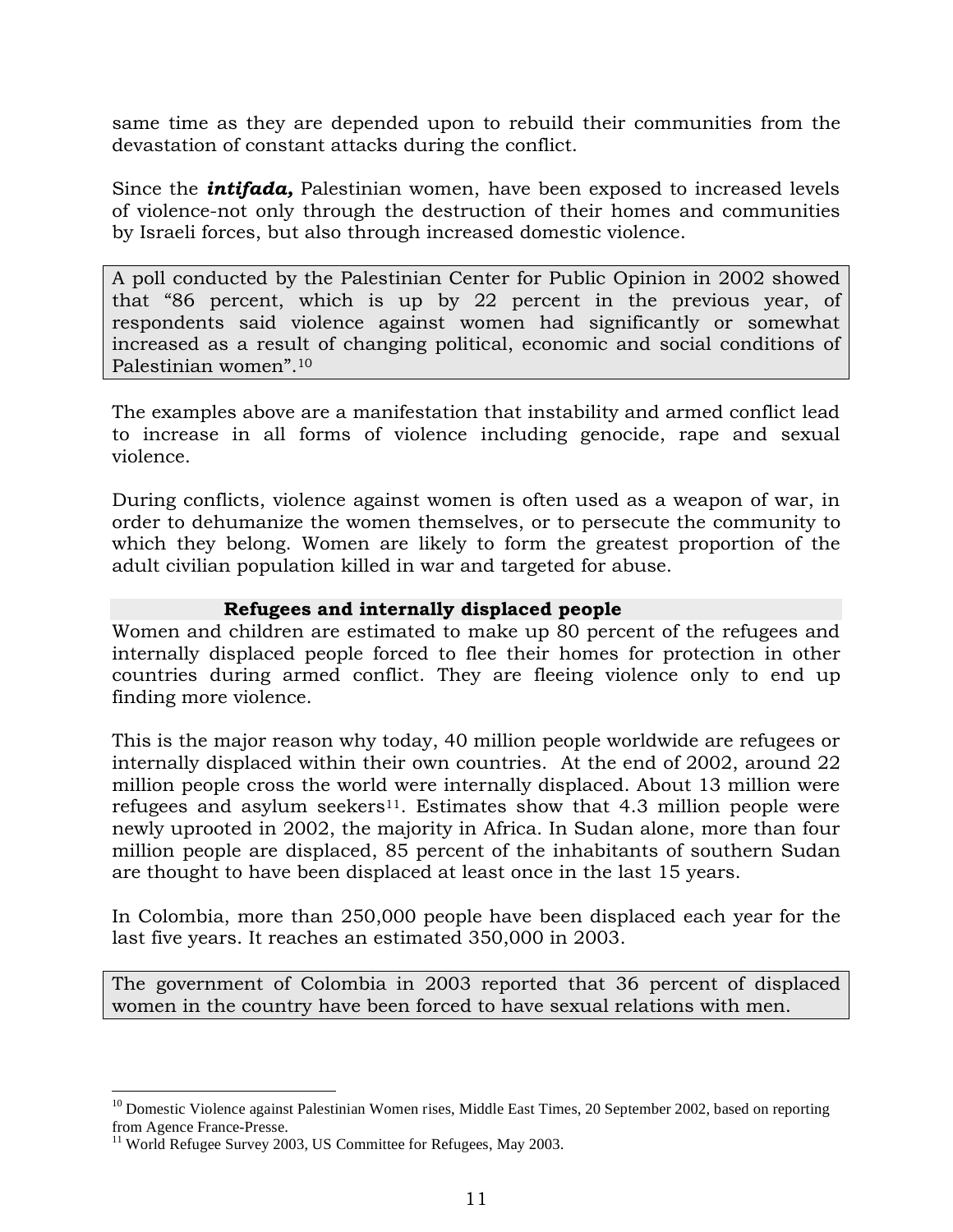However, sometimes people are forced to flee as an intentional strategy of war. This was the case for example, during the conflicts in Central America in the late 1970s and early 1980s; in the former Yugoslavia in the 1990s; in East Timor (now Timor Leste) in 1999, during the recent conflicts in Burundi and Angola; and in Western Sudan this year (2004).

As they traveled, they faced military or civilian checkpoints and roadblocks, where they were humiliated, threatened, and forced to pay bribes or hand over food and other possessions. In other places, armed groups and governments put limits on people's movement. Checkpoints prevent free passage, borders are closed, passes are required, civilians are "advised" when to travel.

This restrictions bar access to food, work, basic commerce, education and medical attention. The right to move freely is particularly critical for pregnant women, and sick and injured people.

Even refugees fleeing on foot from one camp to another had to pass so many checkpoints that they literally had no money or possessions left. In at least one incident, helicopter gunship flew low over a refugee camp and launched artillery close to the camp in Sierra Leone, resulting in civilian deaths and injuries, in attacks, which appeared to be an attempt to frighten the refugees into leaving12.

### **Abduction and Hostage-taking**

Men women and children are abducted at gunpoint and forced to fight or work for their abductors. In Uganda, the Lord's Resistance Army has abducted more than 20,000 children since 1986; children make up a very high proportion of LRA soldiers. Those caught trying to escape are summarily executed as a warning to others.

China Keitetsi, a former **girl child soldier** wrote a book about her experiences as a child soldier in Uganda under the National Resistance Army (NRA). In one of her stories she has this to share;

**"We were bodyguards to our bosses, we cooked, and we looked after them, instead of them looking after us. We collected firewood, we carried weapons and for girls it was worse because… we were girlfriends to many different officers. Today, I can't think how many officers slept with me, and at the end it became like I don't own my body, its their body. It was so hard to stay the 24 hours a day thinking which officer am I going to sleep with today"** 

Women Combatant **Armed opposition groups** 

<sup>&</sup>lt;sup>12</sup> Guinea and Sierra Leone: No Place of Refuge, ?Amnesty International, October 2001, AI Index: AFR05/06/2001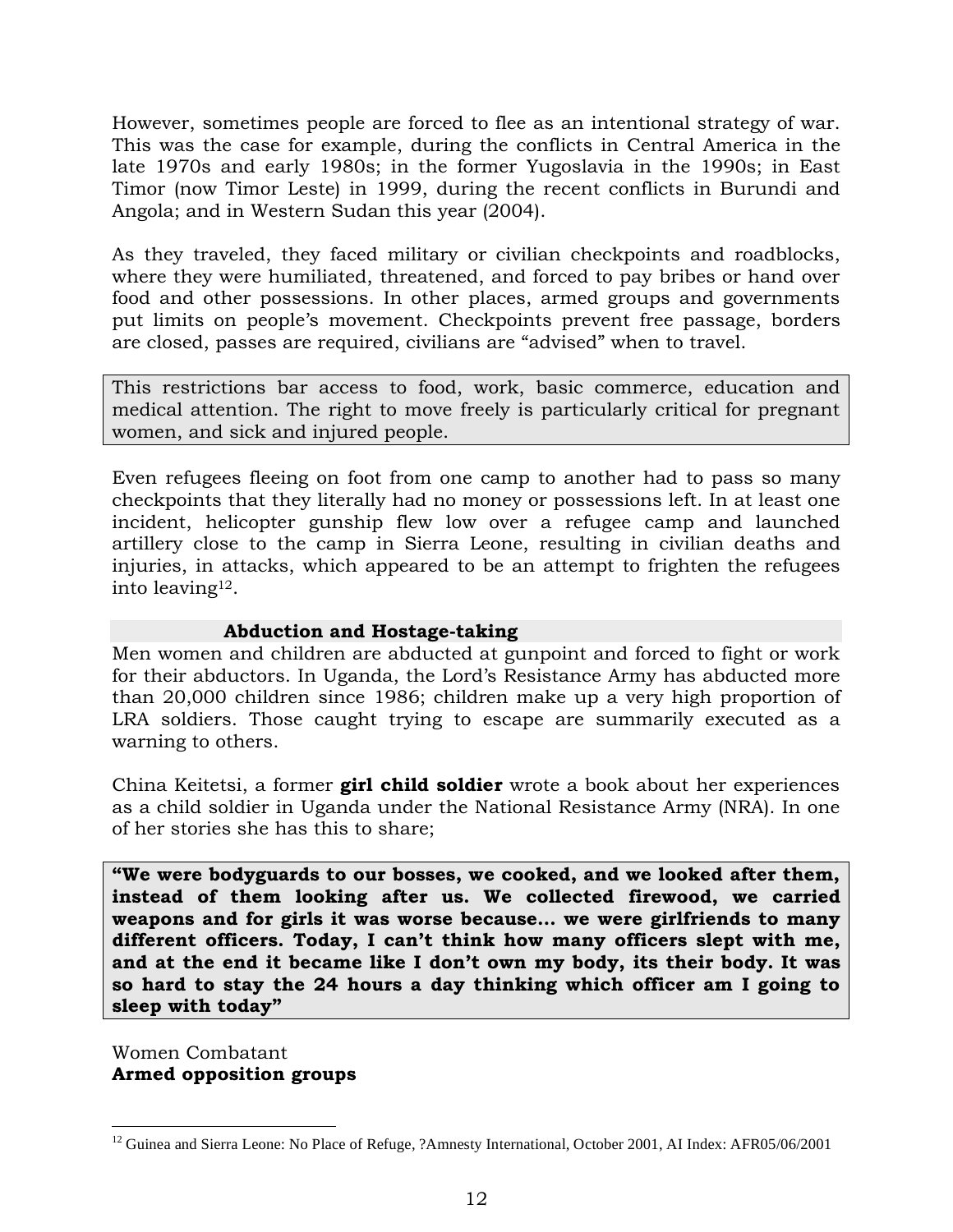### **Aid, etc development**

The direct effect is so huge to comprehend at times and the indirect effects are often overlooked that actually lead to increase poverty and derailment of development

#### **Post conflict**

Violence increases in areas that are highly militarized, in areas where conflict is endemic and intergenerational in war and even beyond conflict situation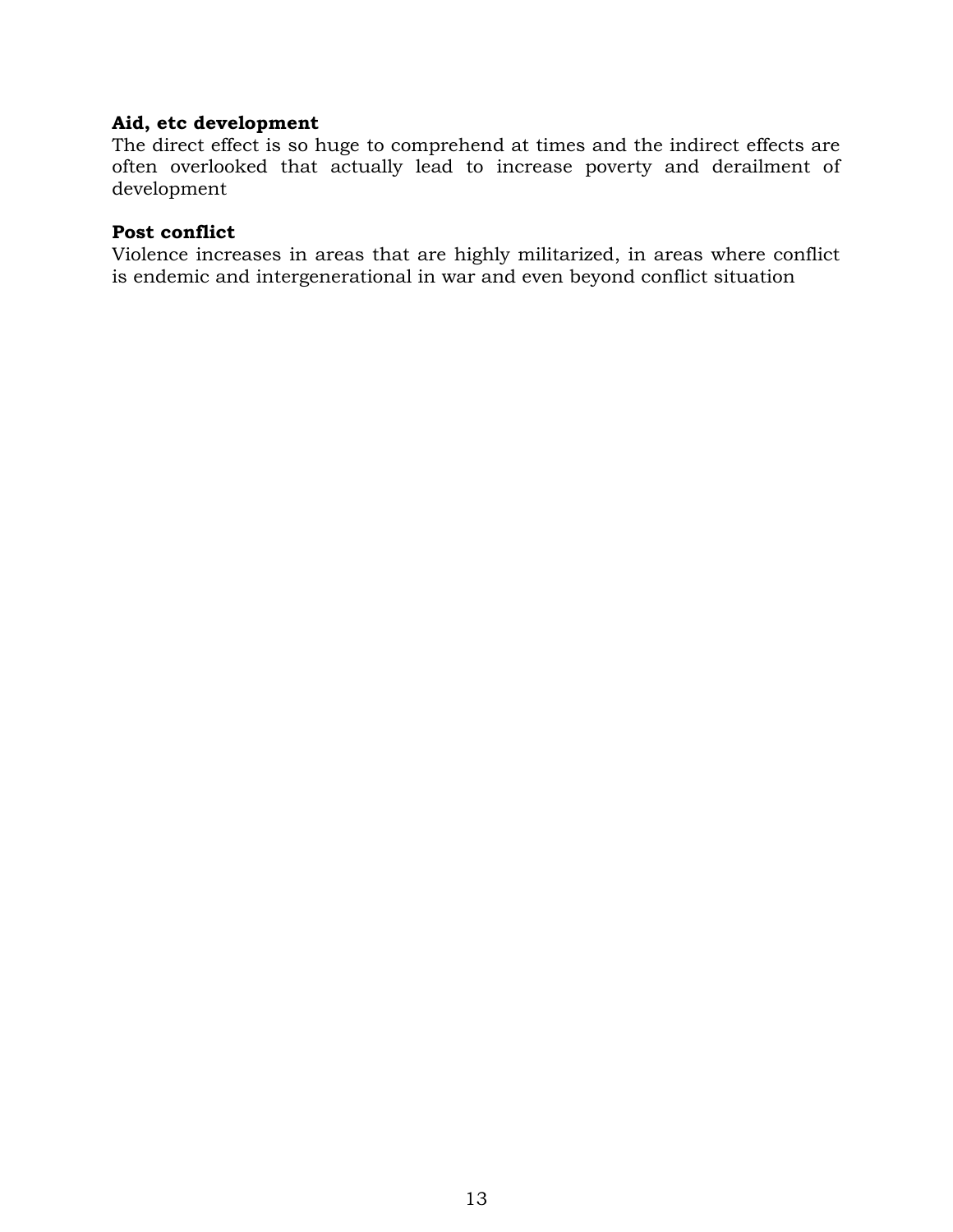### **Annex?**

PAULINE JELINEK, Associated Press Writer Tuesday, September 21, 2004 http://sfgate.com/cgibin/article.cgi?file=/news/archive/2004/09/21/national1749EDT0721.DTL

U.S. troops stationed overseas could face a court martial for patronizing prostitutes under a new regulation drafted by the Pentagon.

The move is part of a Defense Department effort to lessen the possibility that troops will contribute to human trafficking in areas near their overseas bases by seeking the services of women forced into prostitution.

In recent years, "women and girls are being forced into prostitution for a clientele consisting largely of military services members, government contractors and international peacekeepers" in places like South Korea and the Balkans, Rep. Christopher Smith, R-N.J., said Tuesday at a Capitol Hill forum on Pentagon anti-trafficking efforts.

Defense officials have drafted an amendment to the manual on courts martial that would make it an offense for U.S. troops to use the services of prostitutes, said Charles Abell, a Pentagon undersecretary for personnel and readiness. If approved, that would make it a military offense under the Uniform Code of Military Justice to have contact with a prostitute, Lt. Col. Ellen Krenke, an Abell spokeswoman said later. The draft rule is open to 60 days public comment after being published in the Federal Register, she said. Officials also are developing a training program for troops and contractors, to be distributed in November. The program will explain trafficking, department policy on it and possible legal action against violators, Abell said in a written statement.

Additionally, the military is reviewing regulations and procedures for placing off-limits those businesses where such activities take place and working with Justice Department officials to tighten rules on contractor misconduct. Gen. Leon J. LaPorte, commander of the 37,000 U.S. troops in South Korea, said another initiative started on the peninsula has been to "make on-base military life a more desirable experience, and attempt to diminish the seductive appeal of many of the less wholesome off-duty pursuits."

That effort includes offering expanded evening and weekend education programs, band concerts, late-night sports leagues and expanded chaplains' activities.

All new arrivals to duty in Korea are given prostitution and human trafficking awareness and the military is working with Korean law enforcement agencies, he said.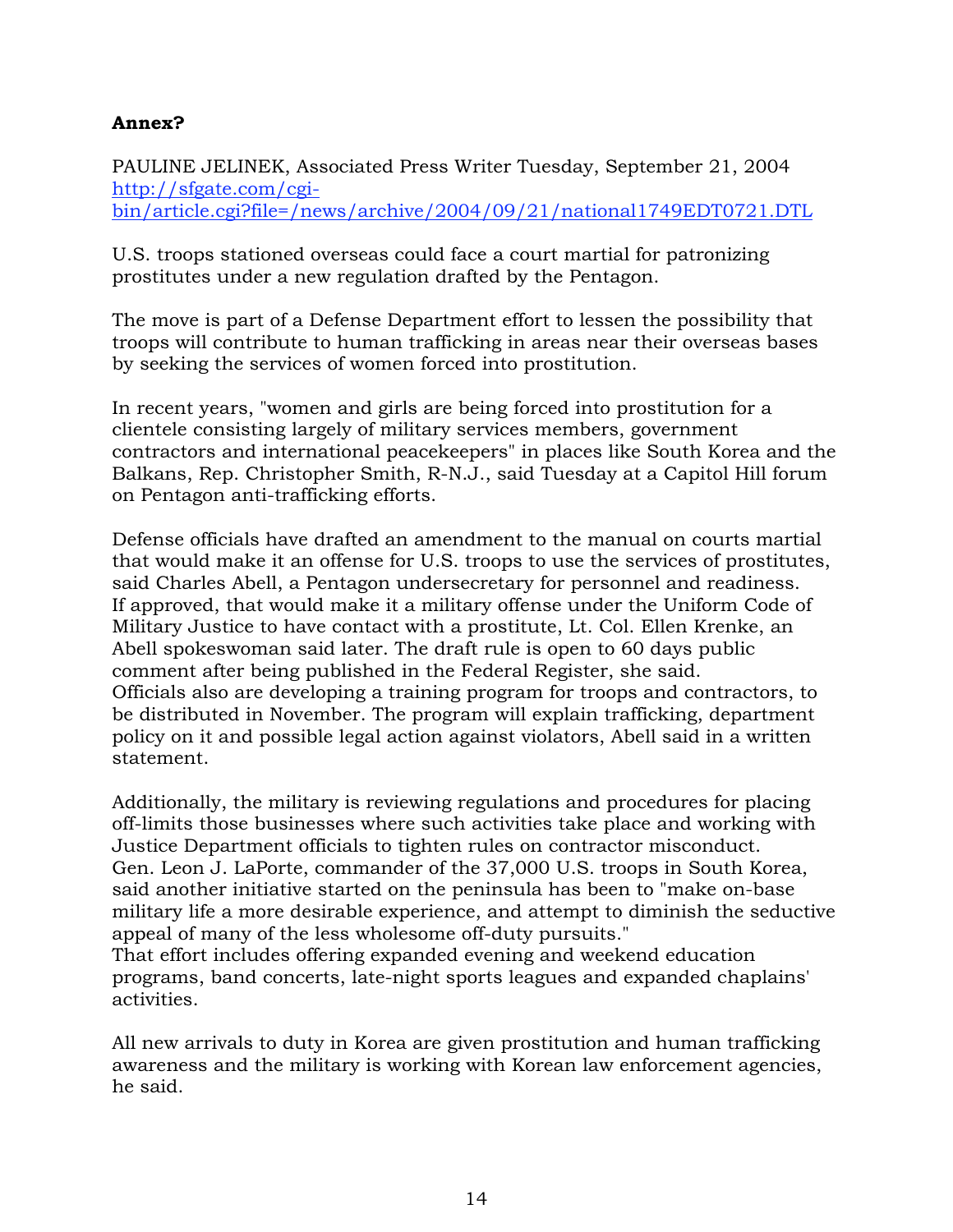"In spite of all these efforts, we know that there are still some U.S. service members, Department of Defense civilians and contractor personnel who may continue to contact prostitutes and, thereby, be construed as supporting human trafficking," LaPorte said.

NATO officials in July outlined new guidelines adopted to ensure alliance peacekeepers do not encourage sex trafficking gangs by seeking the services of women forced into prostitution.

The rules follows accusations from human rights groups that NATO peacekeepers and civilian staff working for international organizations had fueled the growth of sexual slavery in the Balkans.